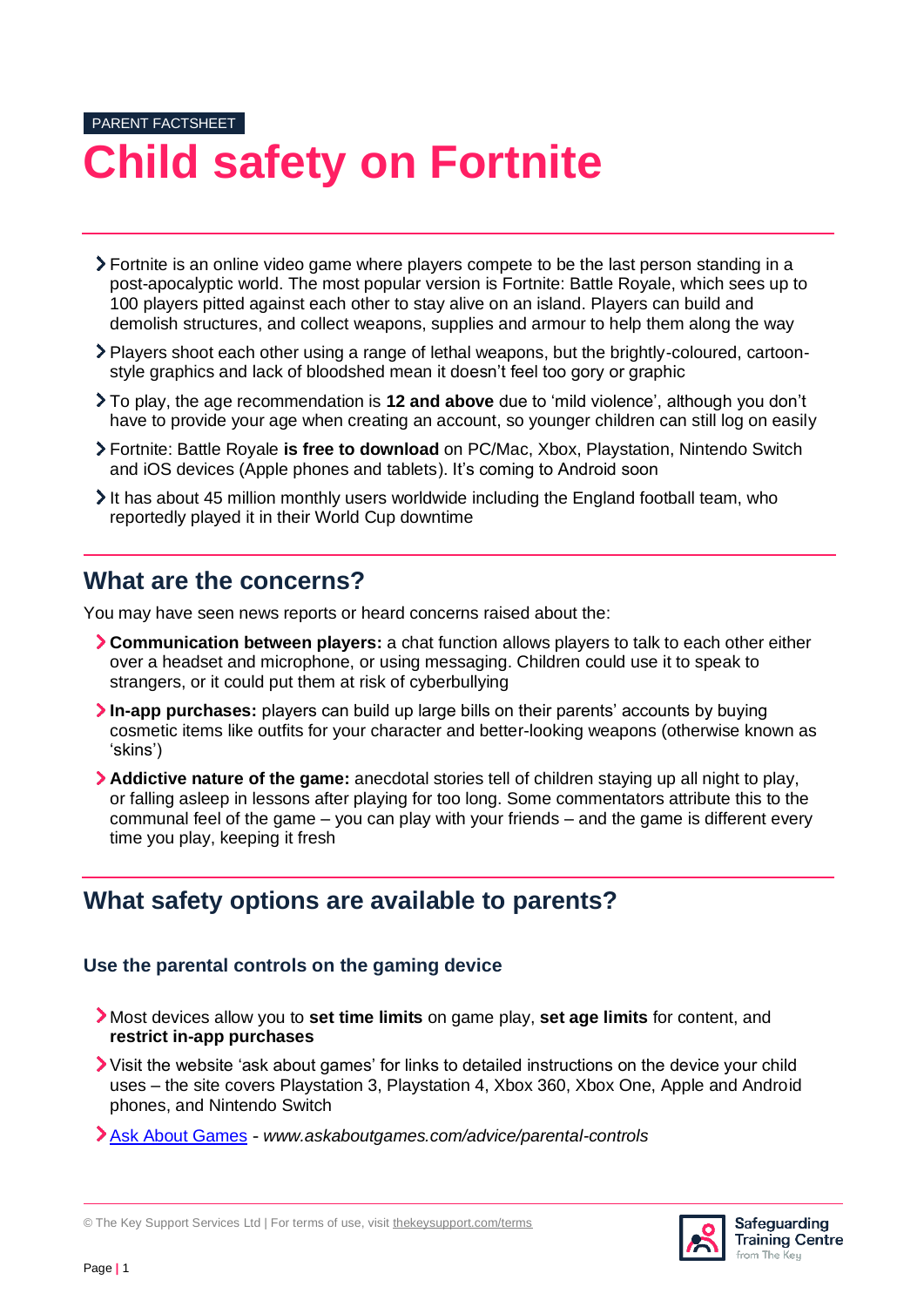The battles in Fortnite last around 20 minutes. When trying to limit your child's screen time, make the most of this natural stopping point. Set a limit in terms of matches rather than hours and minutes, or set time limits in 20 minute increments

#### **Turn off the voice chat feature**

Speak to your child to make sure they know this feature exists, and encourage them to use the options below if they encounter someone who is offensive or inappropriate.

You can disable the voice chat function in the game if you:

- Open the settings menu (the 3 lines on the right-hand-side of the screen), then choose the 'cog' icon
- Select the 'audio' tab
- You should be able to turn off 'voice chat' by tapping the arrows next to it

You can also 'mute' individual players in the game by:

- > Pausing the game
- > Hovering over the player you wish to mute
- Selecting the mute button (a loudspeaker icon)

#### **Make sure your child knows how to report inappropriate behaviour**

- You or your child can report players who make them uncomfortable using the in-game feedback tool (located in the main menu)
- You can also use the 'support' section of the Epic Games site (the makers of Fortnite). You're asked to select the platform you play the game on, the game mode you're playing, and then you can select 'report player'. You can provide more detail such as the player's name, and attach a screenshot

[Support, Epic Games](https://fortnitehelp.epicgames.com/customer/portal/emails/new?b_id=9729&q=email+us) *https://fortnitehelp.epicgames.com/customer/portal/emails/new?b\_id=9729&q=email+us*

## **What else can I do?**

#### **Further tips**

- Download and play the game to help you understand it
- Talk to your child about what they're doing online, and make sure they know they can talk to you about anything that has upset them
- Check your bank statements and gaming system account balance regularly to look for in-app purchases you're not happy with, and to make sure your child isn't getting around any passwords you've set up